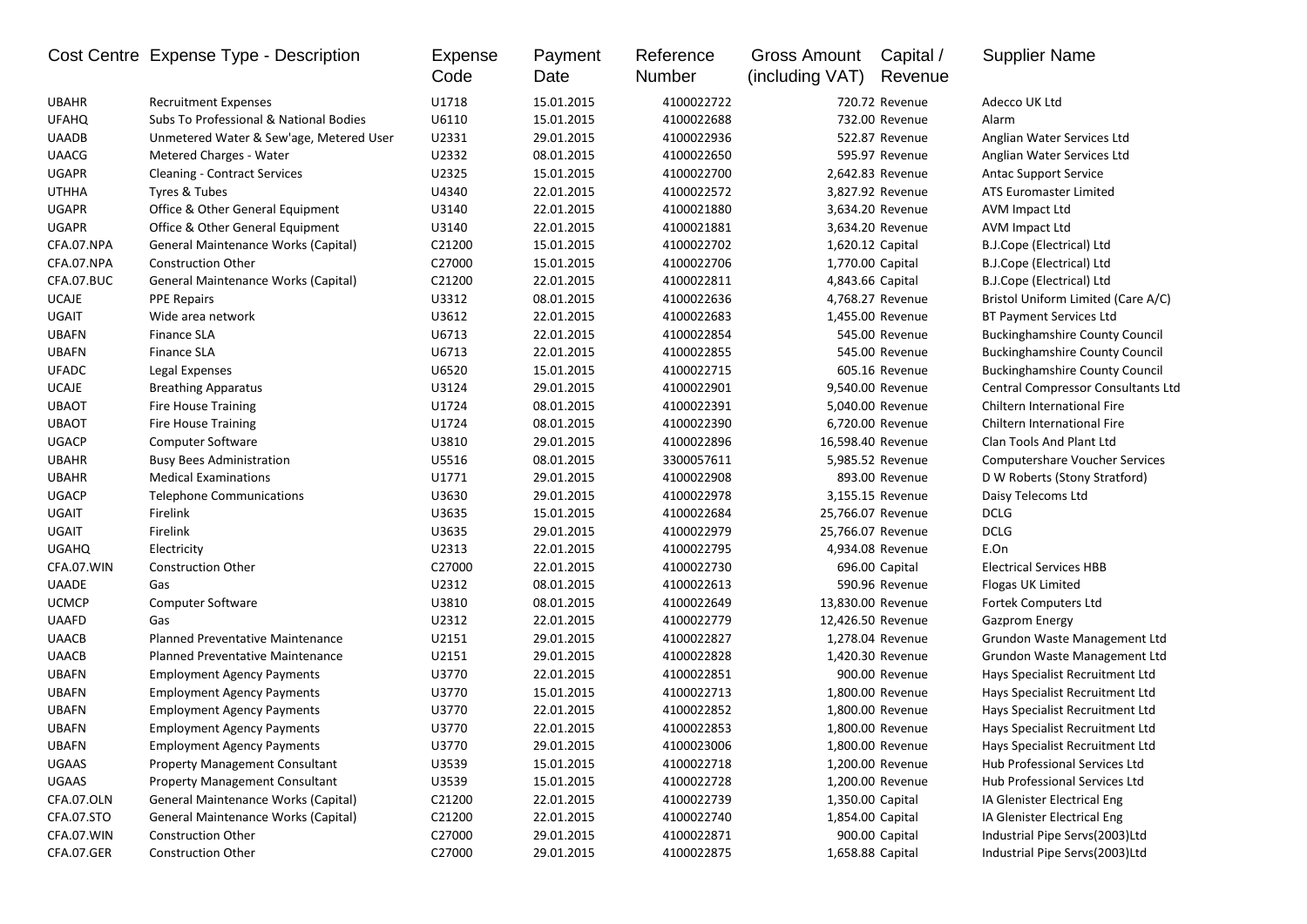|              | Cost Centre Expense Type - Description  | Expense<br>Code | Payment<br>Date | Reference<br>Number | <b>Gross Amount</b><br>(including VAT) | Capital /<br>Revenue | <b>Supplier Name</b>              |
|--------------|-----------------------------------------|-----------------|-----------------|---------------------|----------------------------------------|----------------------|-----------------------------------|
| CFA.07.PRI   | <b>Construction Other</b>               | C27000          | 29.01.2015      | 4100022873          | 5,990.40 Capital                       |                      | Industrial Pipe Servs(2003)Ltd    |
| CFA.07.WIN   | <b>Construction Other</b>               | C27000          | 22.01.2015      | 4100022844          | 9,492.60 Capital                       |                      | Industrial Pipe Servs(2003)Ltd    |
| CFA.07.WIN   | <b>Construction Other</b>               | C27000          | 08.01.2015      | 4100022596          | 9,703.20 Capital                       |                      | Industrial Pipe Servs(2003)Ltd    |
| CFA.07.HWY   | General Maintenance Works (Capital)     | C21200          | 29.01.2015      | 4100022925          | 19,512.00 Capital                      |                      | Industrial Pipe Servs(2003)Ltd    |
| <b>UGACP</b> | Computer Software                       | U3810           | 15.01.2015      | 4100022685          | 45,612.63 Revenue                      |                      | Insight Direct (UK) Ltd           |
| <b>UAACB</b> | <b>Planned Preventative Maintenance</b> | U2151           | 15.01.2015      | 4100022693          |                                        | 3,140.40 Revenue     | <b>Instant Doors</b>              |
| <b>UGAPR</b> | General Repairs & Maintenance           | U2110           | 15.01.2015      | 4100022602          | 10,008.84 Revenue                      |                      | Jet Contruction (MK) Ltd          |
| <b>UBADR</b> | <b>Driver Training</b>                  | U1730           | 22.01.2015      | 4100022764          |                                        | 1,050.00 Revenue     | JLD Driver Training Limited       |
| <b>UGACP</b> | <b>Printing Stationery</b>              | U5110           | 29.01.2015      | 4100022971          |                                        | 1,055.81 Revenue     | Konica Minolta                    |
| <b>UGACP</b> | <b>Printing Stationery</b>              | U5110           | 29.01.2015      | 4100022970          |                                        | 1,155.38 Revenue     | Konica Minolta                    |
| <b>UGACP</b> | <b>Printing Stationery</b>              | U5110           | 29.01.2015      | 4100022967          |                                        | 1,826.24 Revenue     | Konica Minolta                    |
| <b>UGACP</b> | <b>Printing Stationery</b>              | U5110           | 29.01.2015      | 4100022965          |                                        | 3,170.87 Revenue     | Konica Minolta                    |
| <b>UGACP</b> | <b>Printing Stationery</b>              | U5110           | 29.01.2015      | 4100022968          |                                        | 8,534.90 Revenue     | Konica Minolta                    |
| <b>UGACP</b> | <b>Computer Maintenance</b>             | U3815           | 08.01.2015      | 4100022436          |                                        | 900.00 Revenue       | Koris Ltd                         |
| <b>UCAJG</b> | <b>Operational Equipment</b>            | U3123           | 29.01.2015      | 4100022928          |                                        | 5.239.20 Revenue     | La Mirco Group (UK) Limited       |
| <b>UGAHQ</b> | <b>Planned Preventative Maintenance</b> | U2151           | 22.01.2015      | 4100022707          |                                        | 513.60 Revenue       | Land Structure Limited            |
| <b>UGAHQ</b> | Planned Preventative Maintenance        | U2151           | 08.01.2015      | 4100022464          |                                        | 781.20 Revenue       | Landmark Lifts Ltd                |
| UGAFL        | <b>Contracted Maintenance</b>           | U4382           | 08.01.2015      | 4100022555          |                                        | 3,727.58 Revenue     | Lex Autolease Ltd                 |
| UGAFL        | Car Leasing                             | U4219           | 22.01.2015      | 4100022869          |                                        | 4,606.56 Revenue     | Lex Autolease Ltd                 |
| UGAFL        | <b>Contracted Maintenance</b>           | U4382           | 22.01.2015      | 4100022870          |                                        | 7,149.31 Revenue     | Lex Autolease Ltd                 |
| UGAFL        | <b>Contracted Maintenance</b>           | U4382           | 08.01.2015      | 4100022552          |                                        | 7,579.73 Revenue     | Lex Autolease Ltd                 |
| <b>UFAHQ</b> | <b>Courses And Conference Fees</b>      | U5230           | 15.01.2015      | 4100022689          |                                        | 3.024.00 Revenue     | Local Government Association      |
| <b>UBAOT</b> | <b>Water Awareness Training</b>         | U1729           | 22.01.2015      | 4100022776          | 11,550.00 Revenue                      |                      | Longridge                         |
| <b>UAACF</b> | Canteen Equipment                       | U3161           | 15.01.2015      | 4100022604          |                                        | 1,194.07 Revenue     | Lyreco UK Limited                 |
| CFA.09.FIT   | Purchase of Computer Hardware           | C18000          | 15.01.2015      | 4100022577          |                                        | 556.88 Capital       | Misco                             |
| CFA.09.FIT   | Purchase of Computer Hardware           | C18000          | 15.01.2015      | 4100022682          | 1,452.00 Capital                       |                      | Misco                             |
| <b>UGACP</b> | Consultancy fees                        | U3750           | 15.01.2015      | 4100022639          |                                        | 720.00 Revenue       | Modis International Ltd           |
| <b>UGACP</b> | Consultancy fees                        | U3750           | 22.01.2015      | 4100022771          |                                        | 720.00 Revenue       | Modis International Ltd           |
| <b>UGACP</b> | Consultancy fees                        | U3750           | 08.01.2015      | 4100022638          |                                        | 1,800.00 Revenue     | Modis International Ltd           |
| <b>UGACP</b> | Consultancy fees                        | U3750           | 29.01.2015      | 4100022799          |                                        | 1,800.00 Revenue     | Modis International Ltd           |
| <b>UCAJE</b> | Uniforms                                | U3310           | 15.01.2015      | 4100022520          |                                        | 4,532.47 Revenue     | MWUK T/A Dimensions               |
| <b>UBACC</b> | <b>Printing Stationery</b>              | U5110           | 29.01.2015      | 4100023009          |                                        | 962.47 Revenue       | <b>NLA Media Access</b>           |
| CFA.12.OPE   | Purchase of Equipment                   | C15000          | 22.01.2015      | 4100022735          | 11,986.20 Capital                      |                      | Nordic Id Ltd                     |
| UGAPR        | General Repairs & Maintenance           | U2110           | 08.01.2015      | 4100022591          |                                        | 2,766.00 Revenue     | Oak Park Alarms Security Serv Ltd |
| <b>UGACP</b> | <b>Computer Software</b>                | U3810           | 15.01.2015      | 4100022732          |                                        | 3,265.63 Revenue     | Ofcom                             |
| <b>UBADR</b> | <b>Driver Training</b>                  | U1730           | 08.01.2015      | 4100022529          |                                        | 3,261.01 Revenue     | Oxfordshire County Council        |
| UGAFF        | Diesel Oil - Gas Oil                    | U4320           | 15.01.2015      | 4100022671          |                                        | 771.88 Revenue       | Pace Fuelcare Ltd                 |
| UGAFF        | Diesel Oil - Gas Oil                    | U4320           | 15.01.2015      | 4100022670          |                                        | 1,323.22 Revenue     | Pace Fuelcare Ltd                 |
| UGAFF        | Diesel Oil - Gas Oil                    | U4320           | 15.01.2015      | 4100022667          |                                        | 1,637.48 Revenue     | Pace Fuelcare Ltd                 |
| UGAFF        | Diesel Oil - Gas Oil                    | U4320           | 15.01.2015      | 4100022668          |                                        | 1,984.82 Revenue     | Pace Fuelcare Ltd                 |
| UGAFL        | Diesel Oil - Gas Oil                    | U4320           | 15.01.2015      | 4100022663          |                                        | 2,204.26 Revenue     | Pace Fuelcare Ltd                 |
| UGAFF        | Diesel Oil - Gas Oil                    | U4320           | 15.01.2015      | 4100022672          |                                        | 2,205.36 Revenue     | Pace Fuelcare Ltd                 |
| UGAFF        | Diesel Oil - Gas Oil                    | U4320           | 15.01.2015      | 4100022665          |                                        | 2,541.67 Revenue     | Pace Fuelcare Ltd                 |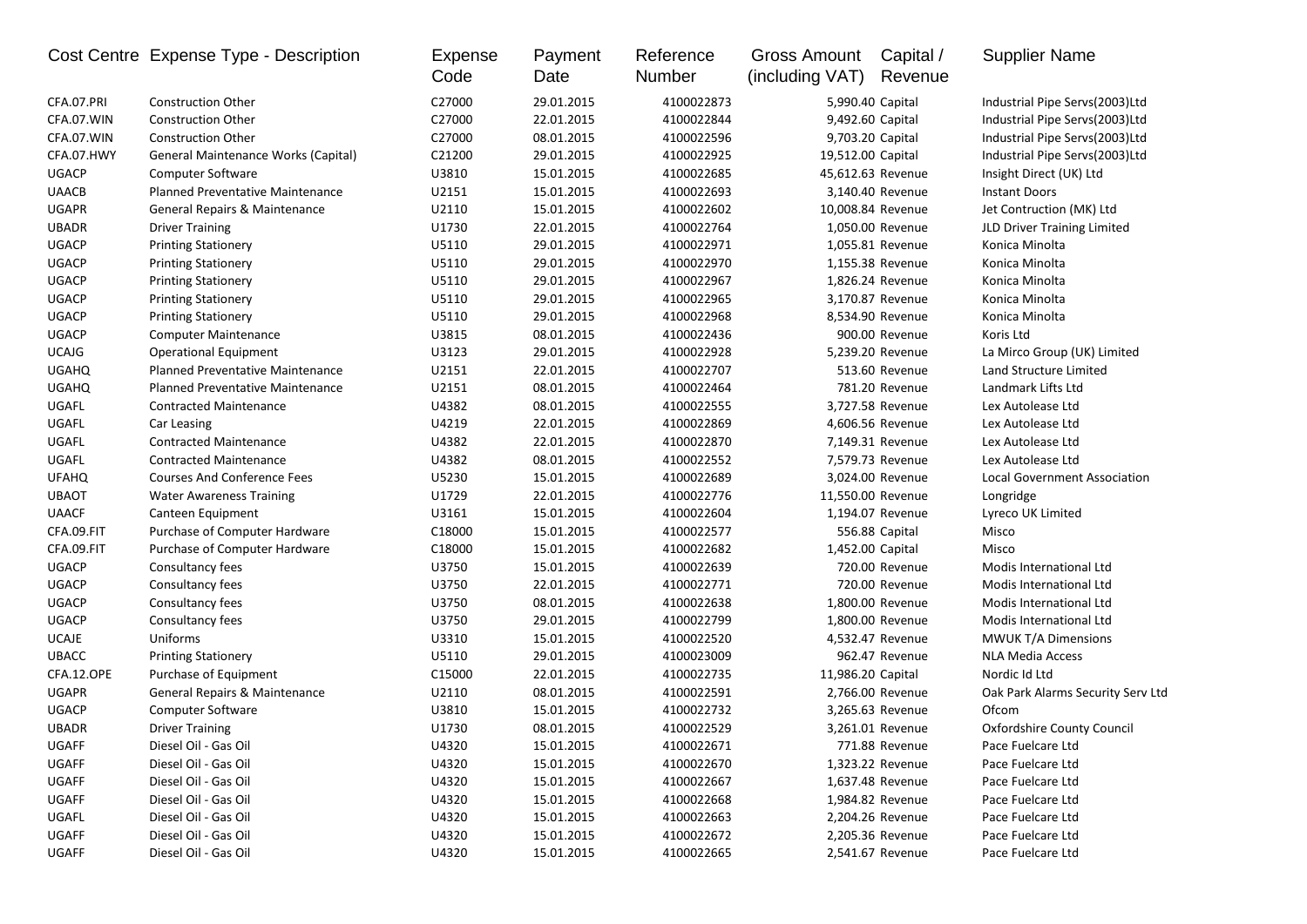|              | Cost Centre Expense Type - Description    | Expense<br>Code | Payment<br>Date | Reference<br>Number | <b>Gross Amount</b><br>(including VAT) | Capital /<br>Revenue | <b>Supplier Name</b>                 |
|--------------|-------------------------------------------|-----------------|-----------------|---------------------|----------------------------------------|----------------------|--------------------------------------|
| UGAFF        | Diesel Oil - Gas Oil                      | U4320           | 15.01.2015      | 4100022669          |                                        | 3,308.04 Revenue     | Pace Fuelcare Ltd                    |
| <b>UGAFF</b> | Diesel Oil - Gas Oil                      | U4320           | 15.01.2015      | 4100022664          |                                        | 3,925.54 Revenue     | Pace Fuelcare Ltd                    |
| <b>UGAFF</b> | Diesel Oil - Gas Oil                      | U4320           | 15.01.2015      | 4100022666          | 10,476.56 Revenue                      |                      | Pace Fuelcare Ltd                    |
| <b>UBAHR</b> | <b>Occupational Health Nurse Sessions</b> | U1770           | 22.01.2015      | 4100022762          |                                        | 579.60 Revenue       | People Asset Management Ltd          |
| <b>UBAHR</b> | <b>Occupational Health Nurse Sessions</b> | U1770           | 22.01.2015      | 4100022761          |                                        | 6,349.20 Revenue     | People Asset Management Ltd          |
| <b>UFAHQ</b> | Subsistence                               | U5221           | 29.01.2015      | 4100022966          |                                        | 546.00 Revenue       | Posh Nosh                            |
| <b>UBASD</b> | <b>Staff Training Fees</b>                | U1722           | 15.01.2015      | 4100022723          |                                        | 1,255.20 Revenue     | QA Itd                               |
| CFA.07.PRI   | <b>Construction Other</b>                 | C27000          | 29.01.2015      | 4100022894          | 1,191.60 Capital                       |                      | Richard Cross General Builder        |
| <b>UGAPR</b> | General Repairs & Maintenance             | U2110           | 22.01.2015      | 4100022768          |                                        | 2,865.00 Revenue     | <b>Richard Cross General Builder</b> |
| CFA.07.BLE   | <b>Construction - Building Work</b>       | C21300          | 22.01.2015      | 4100022769          | 4,512.00 Capital                       |                      | Richard Cross General Builder        |
| CFA.12.OVE   | Purchase of Vehicles                      | C16000          | 22.01.2015      | 4100022850          | 271,200.00 Capital                     |                      | Rosenbauer UK Plc                    |
| <b>UGAPT</b> | Agency Services - Payments to Other LA    | U6020           | 22.01.2015      | 4100022716          | 16,502.40 Revenue                      |                      | Royal Berkshire Fire Authority       |
| <b>UCMCP</b> | <b>Main Communications</b>                | U3610           | 08.01.2015      | 4100022505          | 42,630.78 Revenue                      |                      | Royal Berkshire Fire Authority       |
| <b>UBAOT</b> | <b>Training Equipment</b>                 | U3713           | 22.01.2015      | 4100022765          |                                        | 523.56 Revenue       | Ruth Lee Ltd                         |
| <b>UAADB</b> | Electricity                               | U2313           | 22.01.2015      | 4100022784          |                                        | 583.76 Revenue       | Scottish Hydro Elec (Was SSE)        |
| <b>UAADD</b> | Electricity                               | U2313           | 22.01.2015      | 4100022792          |                                        | 835.88 Revenue       | Scottish Hydro Elec (Was SSE)        |
| <b>UAACC</b> | Electricity                               | U2313           | 22.01.2015      | 4100022791          |                                        | 871.15 Revenue       | Scottish Hydro Elec (Was SSE)        |
| <b>UAAFB</b> | Electricity                               | U2313           | 22.01.2015      | 4100022781          |                                        | 976.92 Revenue       | Scottish Hydro Elec (Was SSE)        |
| <b>UAACB</b> | Electricity                               | U2313           | 22.01.2015      | 4100022783          |                                        | 1,013.95 Revenue     | Scottish Hydro Elec (Was SSE)        |
| <b>UAACF</b> | Electricity                               | U2313           | 22.01.2015      | 4100022782          |                                        | 1,023.36 Revenue     | Scottish Hydro Elec (Was SSE)        |
| <b>UAAFC</b> | Electricity                               | U2313           | 22.01.2015      | 4100022786          |                                        | 1,100.12 Revenue     | Scottish Hydro Elec (Was SSE)        |
| <b>UAACG</b> | Electricity                               | U2313           | 22.01.2015      | 4100022787          |                                        | 1,116.06 Revenue     | Scottish Hydro Elec (Was SSE)        |
| <b>UGAMS</b> | Electricity                               | U2313           | 22.01.2015      | 4100022790          |                                        | 1,120.45 Revenue     | Scottish Hydro Elec (Was SSE)        |
| <b>UAAEB</b> | Electricity                               | U2313           | 22.01.2015      | 4100022789          |                                        | 1,453.26 Revenue     | Scottish Hydro Elec (Was SSE)        |
| <b>UGAUS</b> | Electricity                               | U2313           | 22.01.2015      | 4100022793          |                                        | 2,004.63 Revenue     | Scottish Hydro Elec (Was SSE)        |
| <b>UCAJB</b> | <b>Community Safety Charges</b>           | U6210           | 29.01.2015      | 4100022929          |                                        | 8,460.00 Revenue     | Sprue Safety Products Ltd            |
| <b>UGACP</b> | <b>Computer Maintenance</b>               | U3815           | 15.01.2015      | 4100022681          |                                        | 3,264.00 Revenue     | Systemsup Ltd                        |
| <b>UGAPR</b> | General Repairs & Maintenance             | U2110           | 29.01.2015      | 4100022997          |                                        | 559.50 Revenue       | <b>Tencer Limited</b>                |
| <b>UGAPR</b> | General Repairs & Maintenance             | U2110           | 15.01.2015      | 4100022690          |                                        | 660.00 Revenue       | <b>Tencer Limited</b>                |
| <b>UAACB</b> | Planned Preventative Maintenance          | U2151           | 22.01.2015      | 4100022837          |                                        | 661.50 Revenue       | <b>Tencer Limited</b>                |
| <b>UGAPR</b> | General Repairs & Maintenance             | U2110           | 15.01.2015      | 4100022687          |                                        | 843.66 Revenue       | <b>Tencer Limited</b>                |
| <b>UGAPR</b> | General Repairs & Maintenance             | U2110           | 08.01.2015      | 4100022599          |                                        | 999.85 Revenue       | <b>Tencer Limited</b>                |
| <b>UGAHQ</b> | <b>Planned Preventative Maintenance</b>   | U2151           | 22.01.2015      | 4100022836          |                                        | 2,011.50 Revenue     | <b>Tencer Limited</b>                |
| <b>UAACB</b> | <b>Planned Preventative Maintenance</b>   | U2151           | 22.01.2015      | 4100022838          |                                        | 2,812.14 Revenue     | <b>Tencer Limited</b>                |
| <b>UGAPR</b> | General Repairs & Maintenance             | U2110           | 29.01.2015      | 4100022998          |                                        | 2,928.64 Revenue     | <b>Tencer Limited</b>                |
| <b>UCASR</b> | Fire Service College Fees                 | U1728           | 08.01.2015      | 4100022305          |                                        | 1,620.00 Revenue     | The Fire Service College Limited     |
| <b>UCASR</b> | Fire Service College Fees                 | U1728           | 08.01.2015      | 4100022186          |                                        | 2,160.00 Revenue     | The Fire Service College Limited     |
| UBASD        | <b>Staff Training Fees</b>                | U1722           | 08.01.2015      | 4100022304          |                                        | 2,664.00 Revenue     | The Fire Service College Limited     |
| UBASD        | <b>Staff Training Fees</b>                | U1722           | 08.01.2015      | 4100022300          |                                        | 2,707.20 Revenue     | The Fire Service College Limited     |
| UBASD        | <b>Staff Training Fees</b>                | U1722           | 08.01.2015      | 4100022302          |                                        | 2,934.00 Revenue     | The Fire Service College Limited     |
| UBASD        | <b>Staff Training Fees</b>                | U1722           | 08.01.2015      | 4100022303          |                                        | 2,934.00 Revenue     | The Fire Service College Limited     |
| UBASD        | Fire Service College Fees                 | U1728           | 08.01.2015      | 4100022052          |                                        | 3,042.00 Revenue     | The Fire Service College Limited     |
| UBASD        | Fire Service College Fees                 | U1728           | 08.01.2015      | 4100022462          |                                        | 3,324.00 Revenue     | The Fire Service College Limited     |